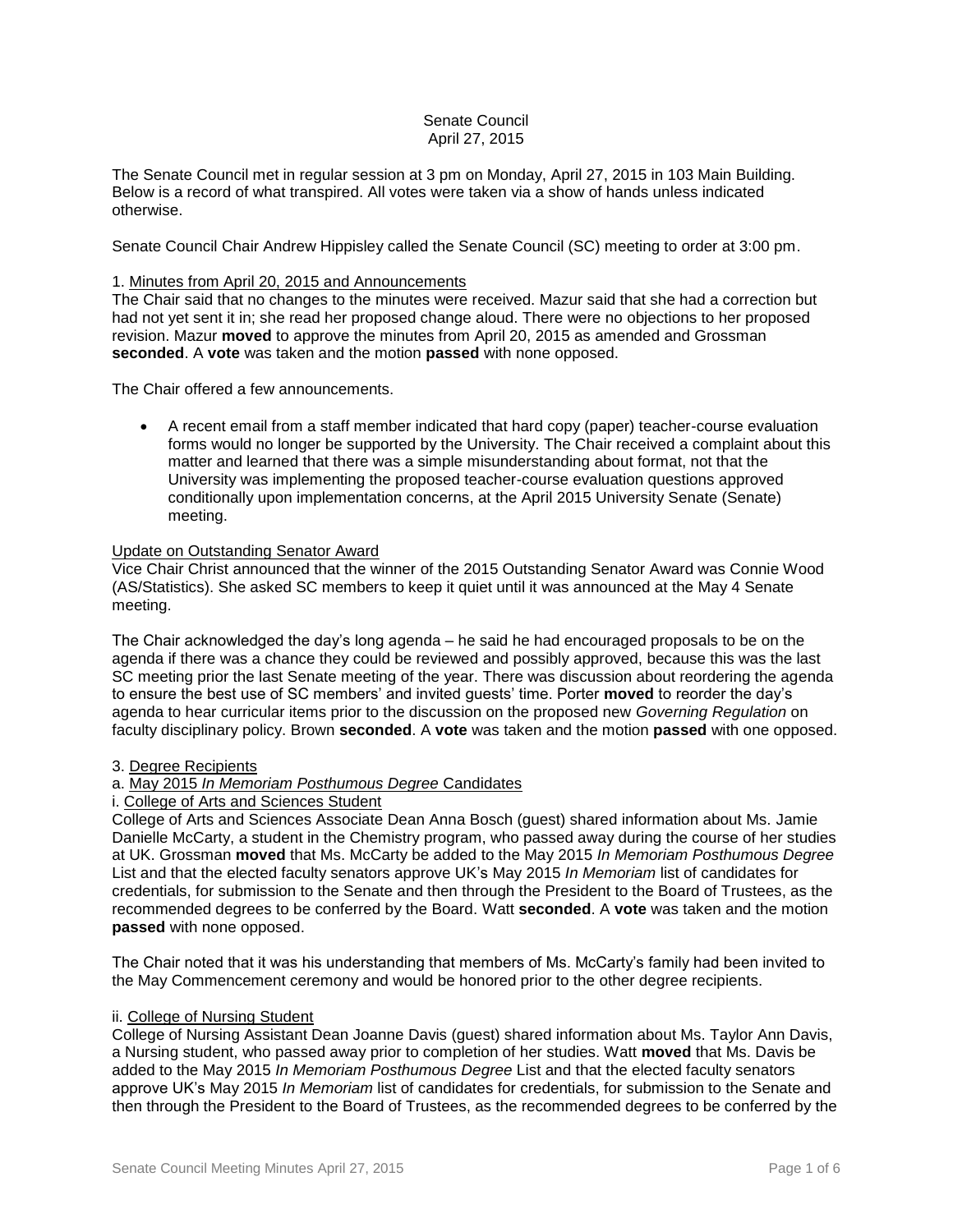Board. Wilson **seconded**. Grossman asked if Ms. Davis was close to completing her degree and was told that the student was in her third semester of course work. A **vote** was taken and the motion **passed** with none opposed.

#### b. May 2015 Degree List

Bailey **moved** that the elected faculty senators approve UK's May 2015 list of candidates for credentials, for submission to the Senate and then through the President to the Board of Trustees, as the recommended degrees to be conferred by the Board and Mazur **seconded**. There was no discussion. A **vote** was taken and the emotion **passed** with none opposed.

#### c. Early August 2015 Degree List

Bailey **moved** that the elected faculty senators approve UK's early August 2015 list of candidates for credentials, for submission to the Senate and then through the President to the Board of Trustees, as the recommended degrees to be conferred by the Board and Grossman **seconded**. There was no discussion. A **vote** was taken and the emotion **passed** with none opposed.

#### 4. Amend Something Previously Adopted (May 2014 Degree List): Rescind Double Major and Bestow Dual Degree: Arts and Sciences Student AC-41

Guest Bosch explained to the SC that students are commonly confused about the difference between a dual degree and a double major. Student AC-41 applied for and was awarded a single degree with a double major in May 2015. Later that summer she discussed the matter with her advisor and was told that it was possible to change her degree from one degree with two majors to two degrees, each with one major. The student satisfied the requirement of earning 144 credit hours. The College of Arts and Sciences' position was that the advisor incorrectly told the student that the degree could be changed, therefore the College committed an administrative error it was seeking to rectify.

Bailey **moved** that the SC recommend the Senate move to amend something previously adopted (BA Political Science, May 2014 degree list) by rescinding the double major degree for student AC-41 and in its place bestowing a BA Political Science and BA International Studies. Mazur **seconded**.

Grossman said he did not see how it could be considered an administrative error if the student had already graduated when she contacted her advisor. Bosch replied that the College was unable to provide any evidence that the student was incorrectly or correctly advised, due to the lack of a paper trail. There were a few comments regarding the fact that the advisor should have a record of communications with the student, but Bosch noted that the advisor was a faculty member who did not have any such records. Grossman commented again that because the student had already graduated, there could not have been any administrative error. Porter asked if the student was advised prior to graduation about the possibility of earning two separate degrees, but Bosch said there was no information about whether the student was incorrectly advised or if the student did not follow the correct procedure to apply for graduation. There were a few comments concerning the overall quality of advising the student did, or did not, receive.

The Chair asked Bosch if the College's assertion was that an error occurred prior to graduation. Bosch replied she was willing to state that if it facilitated the ability to grant the student two degrees instead of one. Brown **moved** to amend the motion to clarify that the need to rescind/bestow was due to an administrative error in the College of Arts and Sciences and Wilson **seconded**. A **vote** was taken and the additional language was added to the motion.

Porter commented that graduation rates fall under UK's strategic plan and said that students should receive better advising. Grossman asked if the College was prepared to go back to all double majors to see if any of them qualified for two separate degrees. Bosch said the College could do that if the SC requested. Grossman said that relying on students to notice that they had been poorly advised with respect to a double major vs. a dual degree was not preferred – by stating that the College may have incorrectly advised a student, the onus was on the College of Arts and Sciences to go back and check all of them. Bosch said that the College was making explicit efforts to contact students who had earned 144 credit hours to be sure they are aware they are eligible for dual degrees, not just double majors.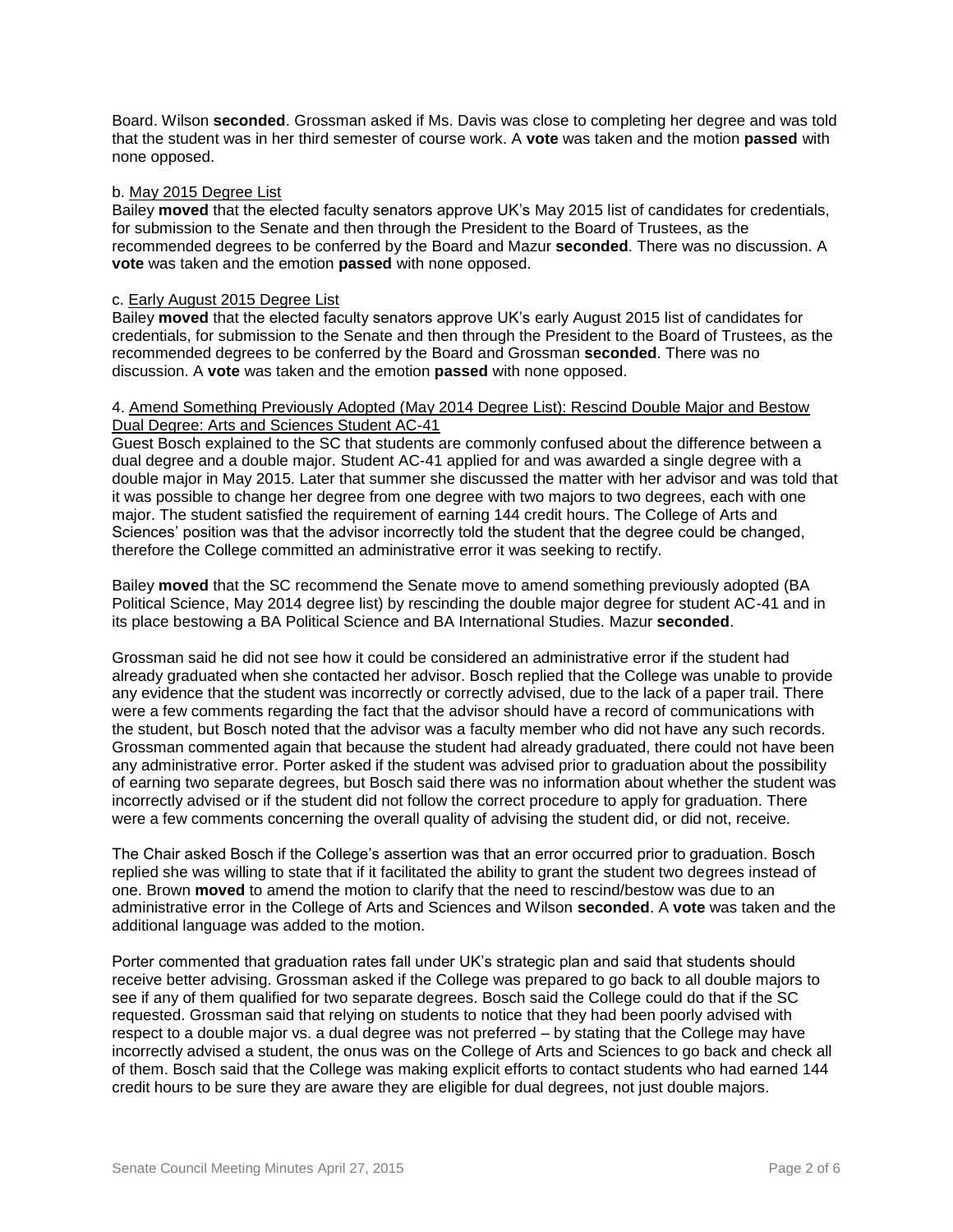McCormick **called the question** and Brown **seconded**. A **vote** was taken and the motion **passed** with two-thirds in favor and none opposed.

A **vote** was then taken on the amended motion that due to an administrative error in the College of Arts and Sciences, the SC recommended the Senate move to amend something previously adopted (BA Political Science, May 2014 degree list) by rescinding the double major degree for student AC-41 and in its place bestowing a BA Political Science and BA International Studies. The motion **passed** with none opposed and one abstaining.

### 5. Committee Reports

a. Senate's Admissions and Academic Standards Committee (SAASC) - Greg Graf, Chair

i. Proposed Change to College of Law Admissions Policy (*Senate Rules 4.2.3.1.A*)

The chair of the Senate's Admissions and Academic Standards Committee (SAASC), Greg Graf, was not present. Parliamentarian Catherine Seago, a guest for the day, said that the written report from the SAASC was sufficient for SC to take action on it – the motion to approve could still be considered as coming from the SAASC even if the SAASC chair was not present to give it.

The Chair explained that the proposal involved the addition of a sentence to allow undergraduate students without bachelor's degrees to apply to their program. College of Law Dean David Brennen said that the admissions change was closely related to the soon-to-be-discussed "UK BLUE" proposal, which proposed to allow certain undergraduate students from three specific programs in the College of Arts and Sciences to begin earning Law credits during their senior year. McCormick asked if the program would be similar to a University Scholars Program, whereby a student could double dip credit hours. Brown asked if the moniker "UK BLUE" should be replaced in the proposal to ensure it would work if the program expands in the future. Dean Brennen explained that changing the language would require retuning to the Law faculty for approval, which he was willing to do, but he was not willing to accept a change without informing them first. Bosch opined that "UK BLUE" was not owned by Arts and Sciences and could be used to apply to any program that worked with the College of Law.

Grossman noticed two editorial issues in the language. First, the word "program" was used twice. Second, "However," should be added to the beginning of the newly inserted sentence to clarify there is an exception to the first sentence. Dean Brennen accepted Grossman's suggestion to replace the first instance of "program" with "Education" and to begin the second sentence of the section with "However,".

There being no further discussion, a **vote** was taken on the motion from SAASC to approve the proposed change to the College of Law's admissions procedures and the motion **passed** with none opposed.

#### b. Senate's Academic Programs Committee (SAPC) - Margaret Schroeder, Chair

i. Proposed New UK BLUE (3+3) Program: Arts and Sciences BA and College of Law JD [to be discussed pending receipt of SAPC recommendation]

Guest Margaret Schroeder, chair of the Senate's Academic Programs Committee (SAPC), reported that the SAPC was unable to offer a positive recommendation at the present time; the SAPC met to discuss the proposal for the first time an hour or so prior and had not had time to send their questions to the contact person. Schroeder said that normally, after such a meeting, she would engage the proposer to get more information, after which the SAPC would vote on the proposal. In the current situation, she said they did not have a chance to even ask for the additional information prior to presenting it to SC. The Chair asked for clarification and Schroeder agreed that the SAPC was not rejecting the proposal, but rather was not yet ready to make a recommendation.

Grossman **moved** to table the proposal until the SAPC finished its review and McCormick **seconded**. Guest Anna Bosch, present to represent the College of Arts and Sciences in the proposal, said that she had sent some answers to a committee already. Schroeder explained that the SAPC reviewed the proposed new program, while the SAASC reviewed the admissions change for the College of Law. There was discussion among SC members about the appropriate next steps. It was the final SC meeting prior to the last Senate meeting of the year so items that were not placed on the May 4 Senate agenda would necessarily wait to be reviewed until September.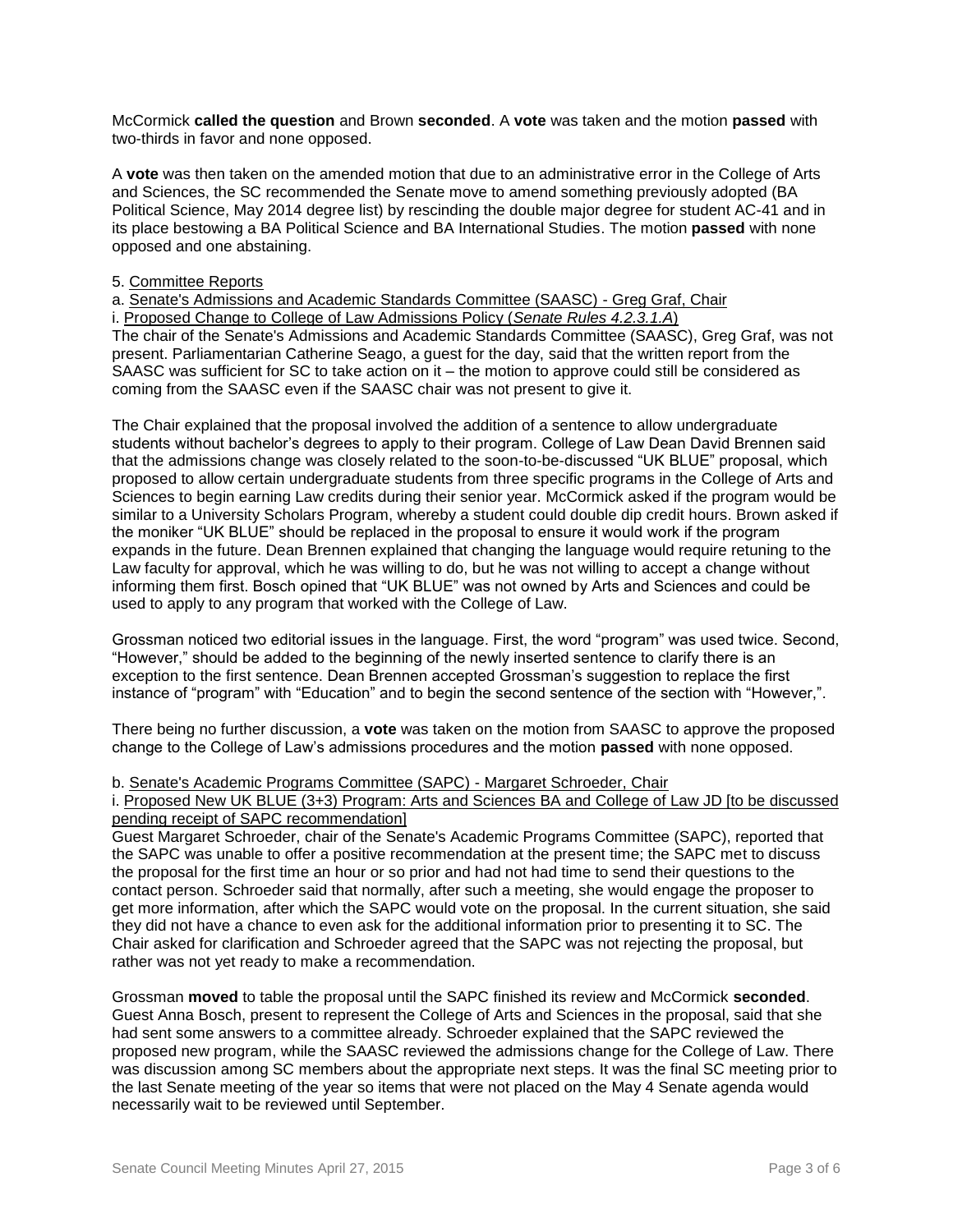Schroeder commented that the proposal was presented to the SAPC as a change in an undergraduate degree program, but it was more complicated than that. The SAPC wished to see a rationale for the proposal, the need, if resources were currently available, as well as if any of the departmental faculty associated with the proposal had been informed of it, because there were no letters of support from the Departments of English, History, and Political Science.

There was additional discussion about how to proceed deliberatively yet expediently. Schroeder said that if the SC was willing to put the proposal on the Senate agenda, pending the SAPC receiving the information they requested, then the same flexibility should be offered to another proposal from SAPC that was not yet officially recommended by the SAPC. Grossman clarified that his motion's intent was for the SC to discuss the proposal after the SAPC had offered a recommendation; the SC's deliberations could be done via email. The Chair noted that the deadline for receipt of information would probably be 5 pm on Thursday.

A **vote** was taken on the motion to table the SC's consideration of the UK BLUE proposal until the SAPC rendered a recommendation and the motion **passed** with none opposed. The consensus of SC members was that such a recommendation, in time for Monday's Senate meeting, would have to be handled via email by SC if the SAPC was able to deliver a positive recommendation.

# ii. Proposed New Undergraduate Certificate in Distillation, Wine and Brewing Studies

Schroeder explained that the **motion** from the SAPC was that the SC recommend to the Senate the establishment of a new Undergraduate Certificate in Distillation, Wine and Brewing Studies, in the Department of Horticulture in the College of Agriculture, Food and Environment. Because the motion came from committee, no **second** was required.

McCormick asked if the associated courses were already approved. The Chair said that courses are put on a web transmittal about the time the program is reviewed by Senate bodies to ensure both the program and associated courses are not approved one without the other. There were a few questions from SC members. A **vote** was taken and the motion **passed** with none opposed.

## iii. Proposed New Graduate Certificate in Eurhythmics [to be discussed pending receipt of SAPCrequested information]

Schroeder explained that the SAPC had some outstanding questions about the certificate and the faculty of record for the program. She said that the proposer of the certificate was also identified as the director of the certificate and also comprised the entirety of the faculty of record. Guest Cecilia Wang (FA/Music) shared information with the SC about the merits of the proposal. In response to Grossman, Schroeder explained that the SAPC had already reviewed the proposal once before; the SAPC's discussion earlier in the day was the second time concerns were raised, this time about the number of faculty required and associated resources. Schroeder added that the proposal refers to "faculty associates" in the same section as reference to faculty of record, so it was somewhat difficult to know exactly what purpose the faculty associates were to serve.

Blonder **moved** to table the proposal until the SAPC completed its review. Grossman **seconded**. A **vote** was taken and the motion **passed** with none opposed.

### iv. Proposed New Graduate Certificate in Biostatistics [to be discussed pending receipt of SAPCrequested information]

Schroeder explained that the SAPC received all necessary information. The **motion** from the SAPC was that the SC recommend to the Senate the establishment of a new Graduate Certificate in Biostatistics, in the Department of Biostatistics, in the College of Public Health. Because the motion came from committee, no **second** was required. A **vote** was taken and the motion **passed** with none opposed.

### v. Proposed New Undergraduate Certificate in Directing Forensics [to be discussed pending receipt of SAPC recommendation]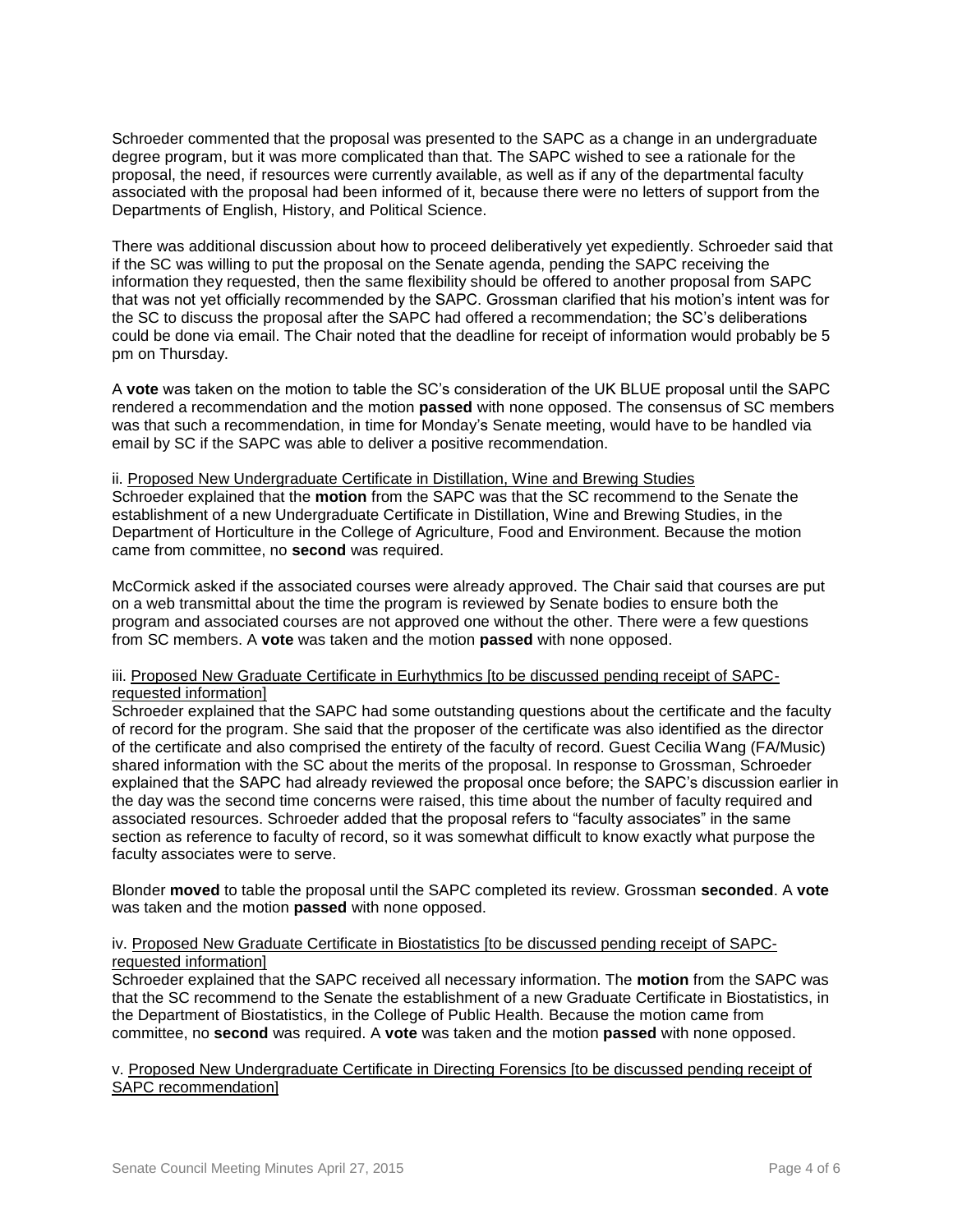Schroeder explained that the **motion** from SAPC was that the SC recommend that the Senate approve the establishment of a new Undergraduate Certificate in Directing Forensics, in the School of Library and Information Science within the College of Communication and Information. Because the motion came from committee, no **second** was required. Grossman strongly questioned whether "forensics" would be recognizable to students as a rhetoric disciplinary area, as opposed to something that would be taught in a field such as chemistry; Blonder suggested changing the certificate's name. There were concerns among other SC members that changing the certificate name should first be vetted with the faculty involved and that the "forensics" was correctly applied to the certificate given its subject matter.

A **vote** was taken and the motion **passed** with none opposed.

## c. Senate's Academic Organization and Structure Committee (SAOSC) - Ernie Bailey, Chair

i. Proposed Name Change of the Center for Interprofessional Health Education, Research and Practice to the Center for Interprofessional Health Education [to be discussed pending receipt of SAOSC recommendation]

Bailey, chair of the Senate's Academic Organization and Structure Committee (SAOSC), explained the proposal. The **motion** from the SAOSC was that the SC recommend the Senate endorse the proposed name change of the Center for Interprofessional Health Education, Research and Practice to the Center for Interprofessional Health Education. Because the motion came from committee, no **second** was required. Guest James Norton, center director, was also present and assisted in answering questions.

There was significant discussion about whether the name change should also include a recategorization of the center from its original description as a multidisciplinary center because the research and practice portions of its activities were not as prominent as originally presented. The general consensus was that the categorization of the center should be addressed in the near future. However, because multidisciplinary research centers in general are sometimes not well overseen and there are questions about how such a change would be proposed, it was acceptable to change the name and question its specific categorization at a later date. A **vote** was taken and the motion **passed** with none opposed.

## ii. Update on Proposed Name Change of the Department of Health Behavior to the Department of Health, Behavior, & Society

Bailey provided an update. A request was made that the proposer discuss the proposal with the Department of Sociology. Because the proposer did not seem interested in doing so prior to the end of the semester, Bailey said the SAOSC would take up the proposal again in the fall.

## 6. Provost Tim Tracy - Strategic Plan Update (arriving 4:30 pm)

Provost Tim Tracy spoke to SC members about next steps for UK's Strategic Plan. There were a variety and number of questions from SC members.

## 8. Tentative Senate Agenda for May 4, 2015

SC members discussed the tentative Senate agenda. There were comments about the two proposals that may not be reviewed if the SAPC does not offer a formal recommendation. Due to concerns about time, the SC opted to remove the agenda item about standardized meetings patterns and put it on the September Senate meeting agenda. Porter **moved** to approve the tentative Senate agenda for May 4 and Bailey **seconded**. A **vote** was taken and the motion **passed** with none opposed.

## 2. Old Business

## a. Planning for Senate's Second Reading on Proposed *Governing Regulation* on Faculty Disciplinary Action

SC members deliberated on the most effective way to present the amendments to the proposed *Governing Regulation* on faculty disciplinary action to the Senate. The SC did not spend time discussing the specific merits of the amendments, but rather the best way to present them for a successful and organized Senate meeting. Parliamentarian Seago answered a variety of questions about parliamentary rules.